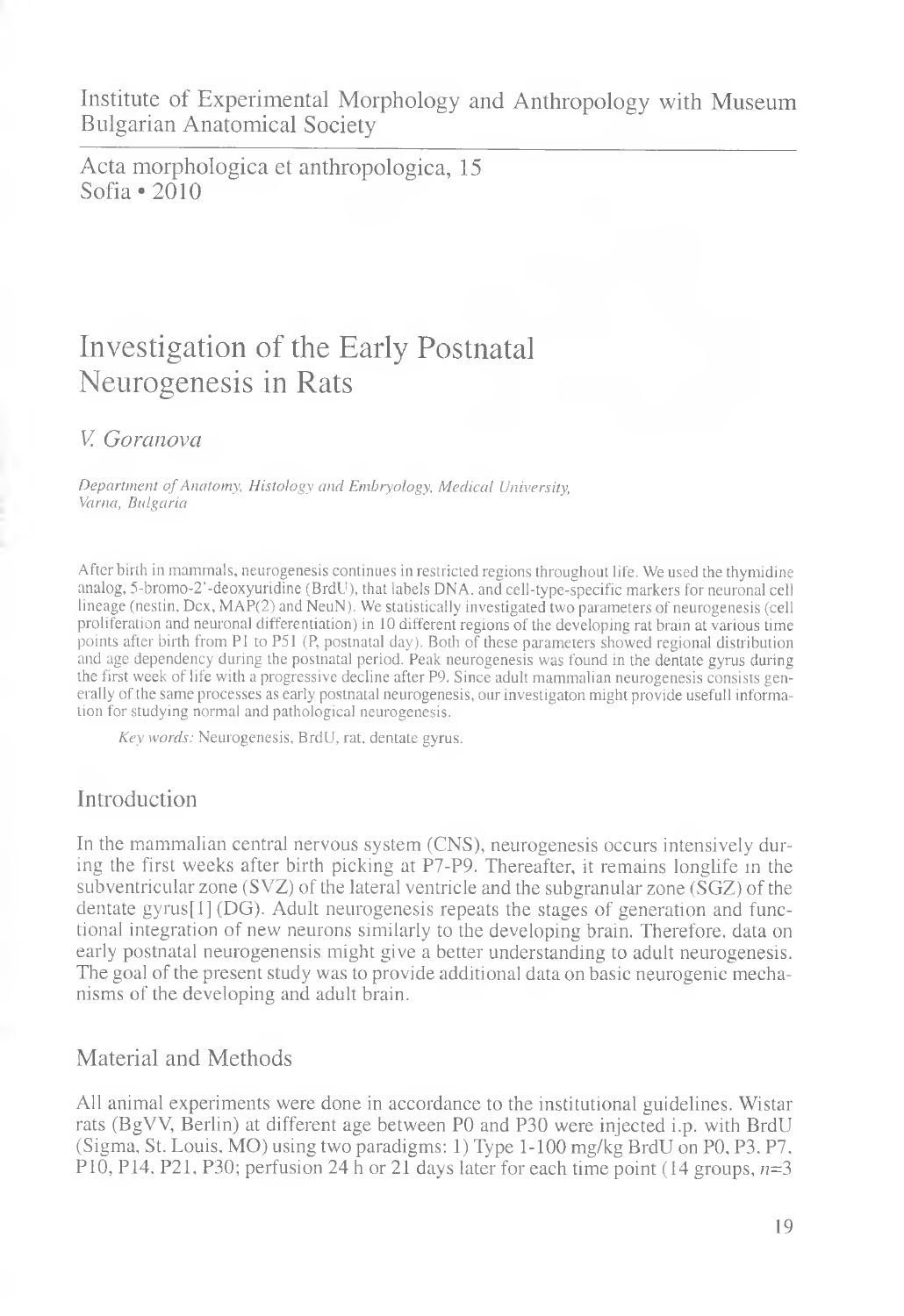

Fig. 1. A - Type 1 BrdU paradigm  $(1 \times 100 \text{ mg})$ ; **B** - Light micrographs showing BrdU(+) cells (arrows) in dentate gyrus/neocortex on P9, VNR substrate, hematoxylin counterstaining; C - Type 2 BrdU paradigm (50 mg daily for 5 days) on P9 corresponding to the images in **B** 

per group) (Fig. 1A); 2) Type 2-50 mg/kg BrdU daily for 5 days starting on P0, P3, P6 and P14; perfusion 9 days later. A similar group as P6 was designed with a survival time of 28 days ( $n=5$ ) (Fig. 2A). Animals were anesthetized and transcardially perfused with 0.01M PBS, followed by 4% paraformaldehyde in 0.1M PB. The brains were removed and postfixed in the same fixative.

Paraffin sections were processed for single or double immunostaining for peroxidase or fluorescence labelling. First antibodies to detect BrdU, Nestin, Doublecortin (Dcx), NeuN and MAP(2) were used. Biotinylated second antibodies, ABC reagent and DAB/VNR substrate were then applied. By fluorescence labeling, Alexa Fluor 594 or 488 and Vectashield mounting medium with DAPI were used. Morphometric countings evaluating BrdU(+) nuclei on P9, P12, P15, P23 and P34 or  $Dcx(+)$  cells, BrdU(+) nuclei and  $\bar{D}cx(+)$ /BrdU(+) colocalization using confocal images were done in a blinded fashion. Values are presented as mean  $\pm$  S.E.M.

#### Results

We first compared same age groups with different BrdU paradigms or survival timings between P1-P51 (Fig. 1A). We found that in both groups, 24 h and 21 days, older animals expressed progressively less BrdU and longer survival timings reduced singnificantly the number of labeled cells. At the end of the second postnatal week BrdU/neuronal marker expression was restricted mainly to two regions - SVZ of the lateral ventricle and SGZ of DG. BrdU staining in DG and cortex on P9 is shown in Fig. IB; corresponding BrdU paradigm is indicated in Fig. 1C. Summarized total proliferative scores of BrdU(+) cells on P9, P12, P15, P23 and P34 (BrdU paradigm in Fig. 2A) showed statistical significance (Fig. 2B). With few exceptions, cell countings in ten brain regions have shown significant decrease in proliferative rate to the previous age group (Fig. 2C). Compared to P23, values for P34 were higher because of younger animals by P34. We quantified numbers of immuno(+) cells for  $Dcx(+)$  (77.12%), BrdU(+)  $(50.60\%)$  and cells coexpressing both of these markers  $(39.48\%)$  in the DG on P15 (Fig. 3).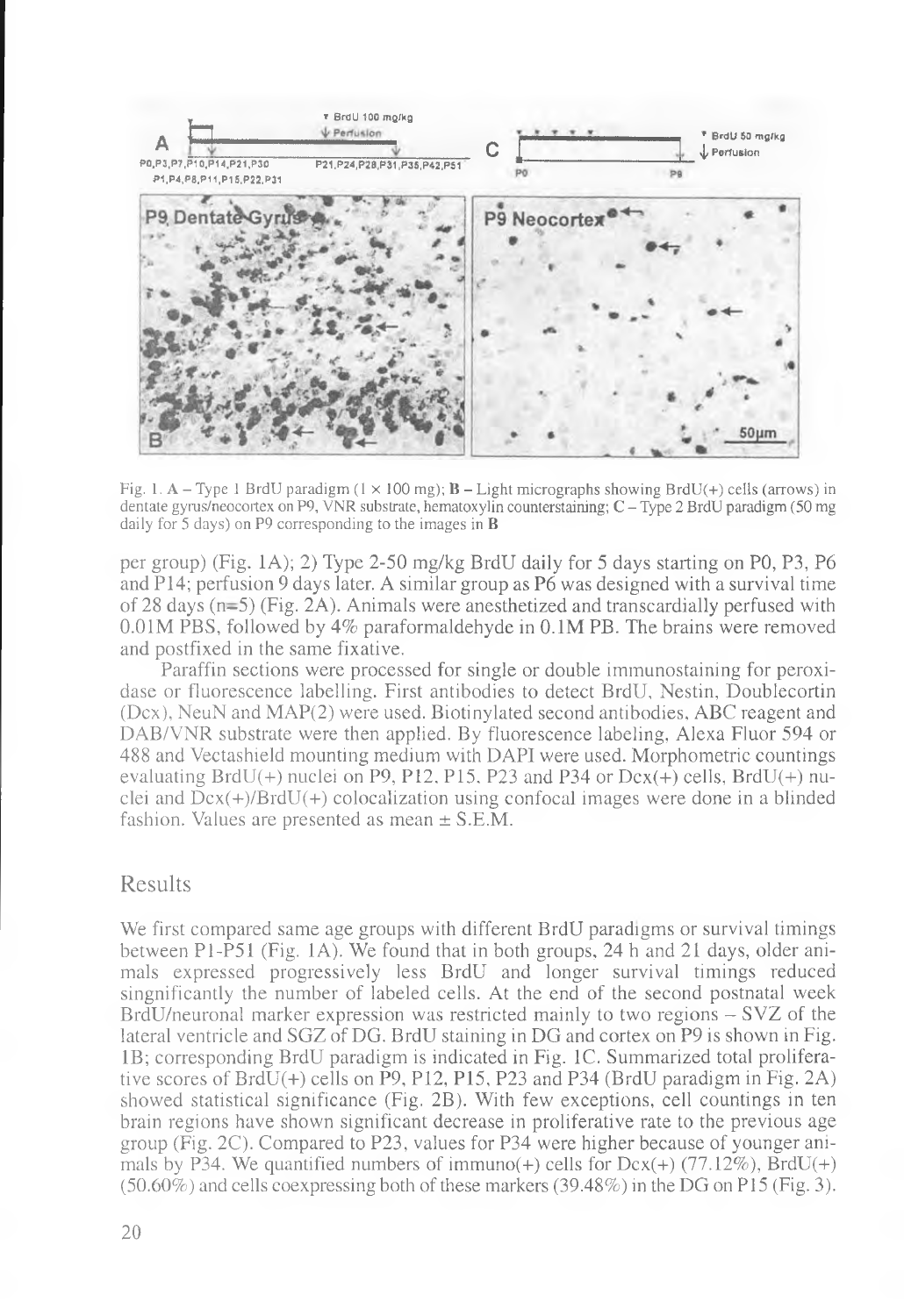

Fig. 2.  $A - Type$  2 BrdU paradigm (50 mg daily for 5 days);  $B - Summarized$  total proliferative scores of BrdU(+) cell counts on P9 (n=9), P12 (n=9), P15 (n=8), P23 (n=8) and P34 (n=5); C – BrdU(+) cell counts in ten individual brain regions (frontal cortex layer  $I = CX$  Fr I, frontal cortex layer  $II = CX$  Fr II, parietal cortex layer  $I = CX P I$ , parietal cortex layer  $II = CX P II$ , caudate nucleus = Caudate, mediodorsal thalamus  $=$  Thal M, corpus callosum = CC, molecular layer of cerebellum = MCL, subgranular zone of the dentate gyrus = DG-SGZ, granular cell layer of the dentate gyrus = DG-SGL on P9, P12, P15, P23 and P34. Student't r-test; \*\*\*  $P < 0.001$ , \*\*  $P < 0.01$  or  $* P < 0.05$ , when compared with total or individual score of the previous time point or between P15 and P34 as indicated



Fig. 3. A - Type 2 BrdU paradigm (50 mg daily for 5 days) on P15; B - Percentage of Dcx(+) cells, BrdU(+) cells,  $Dcx(+)/BrdU(+)$  cells and unlabeled cells in the dentate gyrus on P15 ( $n=5$ )